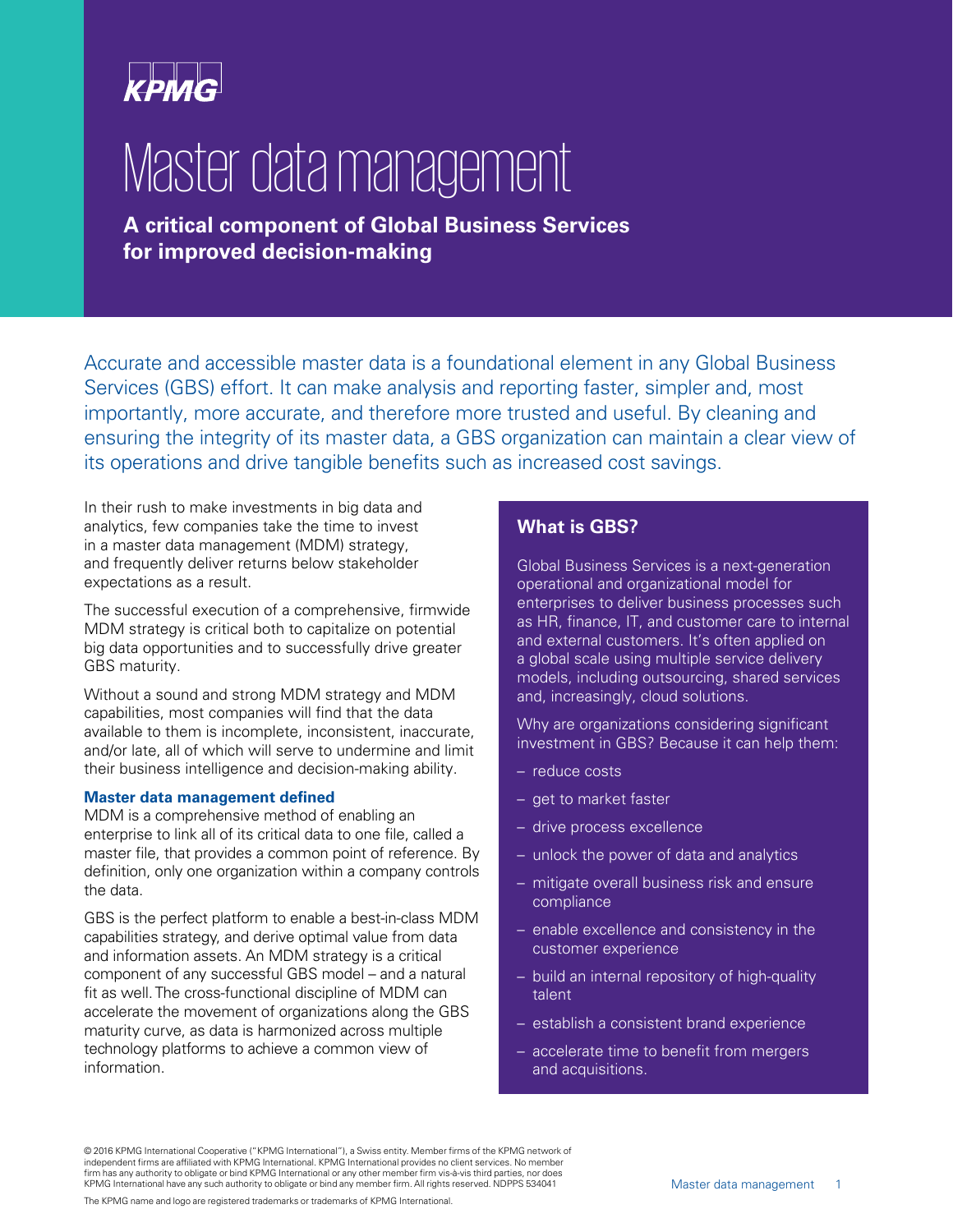### Two strategic benefits

Both MDM and GBS are enterprise-wide and cross-functional efforts, with typically overlapping stakeholders. Both facilitate the enterprise goal of having a single view of a customer and the organization. As a result, MDM can deliver two strategic benefits:

- **A single version of the truth** for back-office processes and functions. With all data centralized in one location, under one global umbrella managed in one GBS organization, companies can begin getting consistent data on customers, vendors, finance, and supply chain. Emerging patterns can be detected and acted on much more quickly, enabling faster compliance and process harmonization globally.
- **Front-office business intelligence**. With master data on customers available in one location, companies can begin to know their customers better, and act on the information to attract more customers and retain them longer.

### Global process harmonization

Despite these potential benefits, MDM programs are often difficult to initiate successfully, precisely because they require cross-functional engagement and enterprise-wide buy-in. Function leaders can be reluctant to put their data in one central location, fearing a loss of control. They can point to the comparatively easier returns available from transactional processing.

However, transactional processing—whether by function or region—doesn't produce global data. Nor does it produce global analytics or global decisions. A GBS organization requires global data in one location, which means MDM (Figure 1).



### **Figure 1**

© 2016 KPMG International Cooperative ("KPMG International"), a Swiss entity. Member firms of the KPMG network of independent firms are affiliated with KPMG International. KPMG International provides no client services. No member firm has any authority to obligate or bind KPMG International or any other member firm vis-à-vis third parties, nor does KPMG International have any such authority to obligate or bind any member firm. All rights reserved. NDPPS 534041

The KPMG name and logo are registered trademarks or trademarks of KPMG International.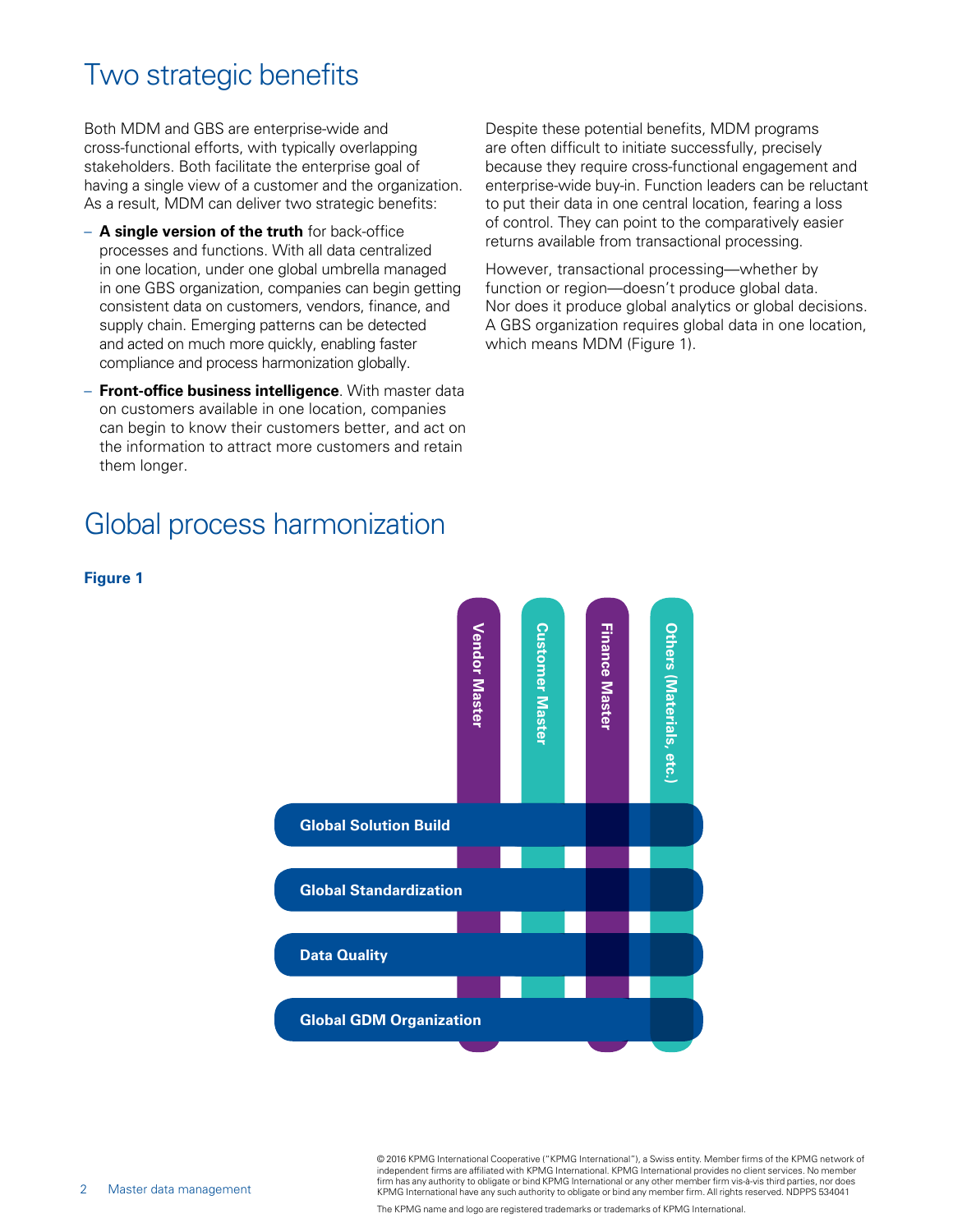### Getting started

We recommend that companies create a singletower MDM function within their GBS organization that contains data on customers, vendors, finance, and supply chain. A single MDM tower can eliminate errors, such as duplicate payments in finance, and inaccurate product coding and tracking within a supply chain. A single tower also drives greater efficiency with a single chart of accounts.

The MDM function within GBS goes beyond the traditional role of acting as a data processor. It is an independent business unit responsible for developing and maintaining global standards, data quality, controls, and improvement initiatives.

Global process owners also play a key role in defining data governance. They can extend their scope to own and house all master data to enable big data and analytics projects.

#### **MDM benefits, in action**

When a leading consumer goods enterprise established a single global master data organization with a focused MDM team, it reaped a number of benefits, including:

– improved time to market, data accuracy, compliance with business rules, and control of master data processes

- fewer management reports
- 98 percent data accuracy.

Likewise, a grocery chain based in the United Kingdom gained a number of strategic and bottom-line benefits from its MDM implementation. Now the company can rely on accurate demand forecasting, both for day-today forecasts and for particular events and promotions. Additional data and measurable insight also allow the company to better identify shopper spending habits, and adjust price points across geographies to be more price-competitive.

Thanks to these achievements, stockholding has been reduced by 8 percent, wastage decreased by up to 4 percent, and order amendments in stores have fallen by 40 percent. In addition, customer service and satisfaction have improved because of higher product availability.

Master data can enable a faster route to market for products; a massive reduction in rework, handoffs, and duplication; clear global governance; and improved data quality and globally defined controls.

### **Delivery and sourcing strategy** KPMG's GBS framework is optimized and enabled by 10 dimensions



willing, and able to fully adopt and sustain changes through targeted strategies promoting understanding, buy-in, and ownership

© 2016 KPMG International Cooperative ("KPMG International"), a Swiss entity. Member firms of the KPMG network of independent firms are affiliated with KPMG International. KPMG International provides no client services. No member firm has any authority to obligate or bind KPMG International or any other member firm vis-à-vis third parties, nor does KPMG International have any such authority to obligate or bind any member firm. All rights reserved. NDPPS 534041